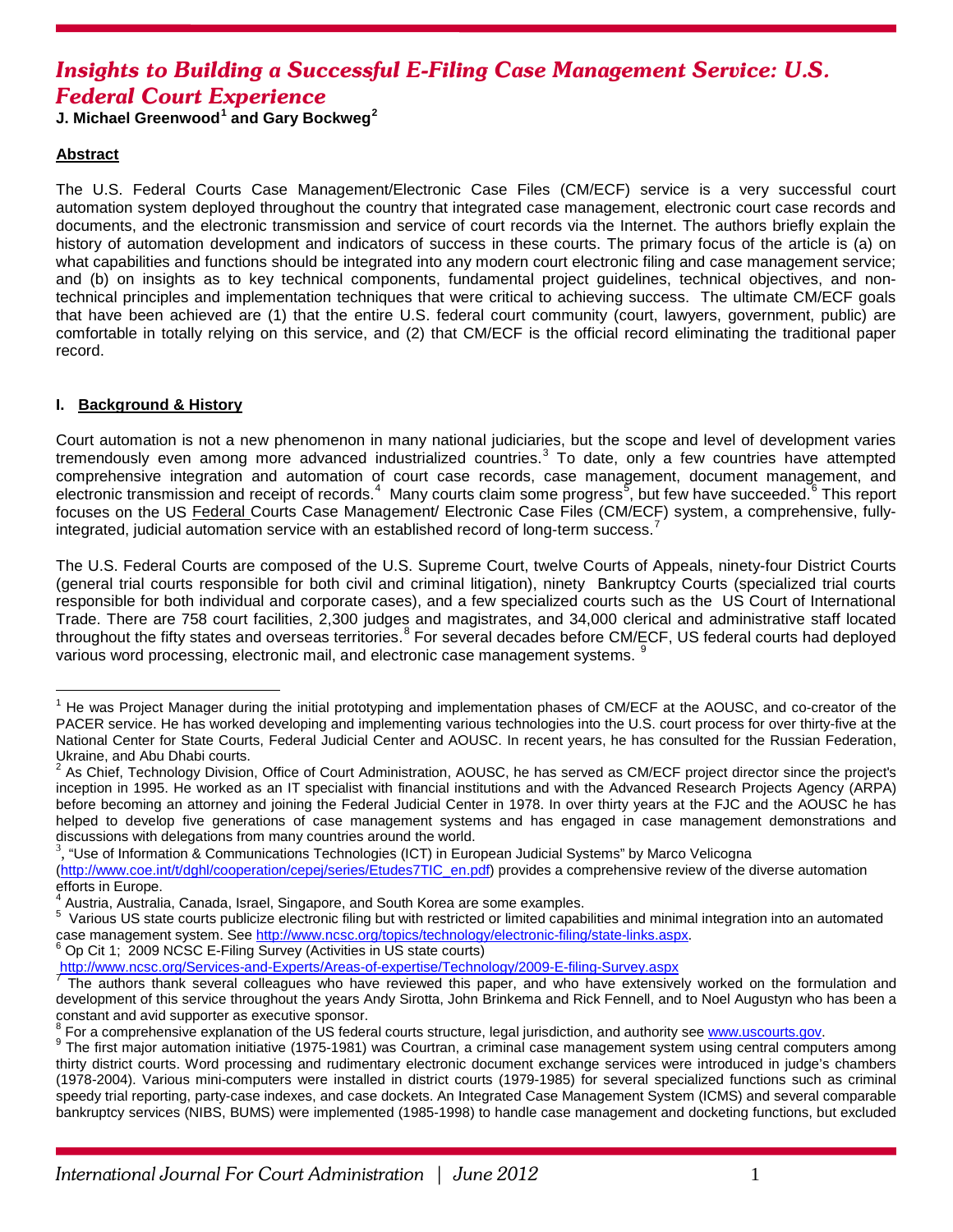The U.S. Federal Courts have various centralized administrative and policy-making groups that promulgate legal and administrative policies, delegate authority to various organizations at the national, regional or local court level, and distribute funding and resources, including personnel and computer resources to the courts. The automation resources are generally controlled by a centralized authority, the Administrative Office of the US Courts (AOUSC), but the actual automation operations are substantially controlled and operated by each court. While general automation policies, hardware procurement, and programming are centralized, regional and local court units are primarily responsible for the deployment, training, and precise use of the service in their jurisdictions. Therefore, the case management system was built to be flexible to meet the diverse needs of the various jurisdictions, types of litigation (civil, criminal), and levels of court (courts of first instance, appellate).

#### **II. Development & Growth of CM/ECF – Measures of Success**

An early prototype of CM/ECF was created in the fall, 1995 by a small AOUSC automation group to explore the creation of a fully integrated case management and electronic filing (and e-files) service for a large asbestos litigation in a US district court.<sup>[10](#page-1-0)</sup> This service became operational in January, 1996, and was then revised and implemented in the fall of 1996 for one of the largest US bankruptcy courts that is responsible for many large corporate bankruptcy cases.<sup>11</sup> In 1997, the AOUSC published "Electronic Case Files within the Federal Courts: A Preliminary Examination of Goals and Issues on the Road Ahead".<sup>[12](#page-1-2)</sup> By 2005, 80% of the courts had fully implemented CM/ECF, and now all courts use CM/ECF. <sup>[13](#page-1-3)</sup> Yet, little has been published describing the system and explaining the primary reasons for this success.

Success can be measured in many ways: the degree of adoption by courts, legal community, and the public; the volume and extent of usage both transmitting documents to and from the courts; the reliability, validity and dependability of the service; the efficiency and effectiveness of the service and productivity of staff; and improvements in the overall quality of justice.

All federal judicial officers (general trial and appellate judges, magistrates, and bankruptcy judges), and court legal and administrative staffs (law clerks, deputy clerks) have adopted CM/ECF as the official record and case management system. Over 625,000 lawyers have electronically submitted documents into CM/ECF. Each year there are more than 2,100,000 new cases opened, over 60,000,000 new docket entries and electronic documents submitted, and 525,000,000 e-notices transmitted from the courts to parties. CM/ECF systems maintain sizeable amounts of court information, with 41,000,000 cases, over 500,000,000 documents, and 850,000,000 docket entries that include active and closed cases.<sup>[14](#page-1-4)</sup> Demand for CM/ECF services is substantial, with over 325,000 individuals and organizations annually making one-half billion public access (PACER) inquiries, and downloading several billion pages of court information and documents. <sup>15</sup>

CM/ECF servers/systems are almost always on-line, the entire day and night 365 days of the year. Newly submitted documents, docket entries, and updates are available to all users within seconds, and automatic court e-notifications are transmitted within a few seconds or minutes.

CM/ECF services have proven resilient in several major natural and man-made calamities, and in dramatic changes in filings and government policies. The 9/11/01 terrorist attack on the World Trade Center, the Katrina hurricane that decimated New Orleans and other Gulf localities in 2005, and floods in several Midwestern states caused only minor disruptions to CM/ECF services.<sup>[16](#page-1-6)</sup> US Congress enacted dramatic changes to the US bankruptcy law in 2005 that caused

<span id="page-1-6"></span><span id="page-1-5"></span>

 $\overline{a}$ 

electronic files and filing. Public access services (Public Access to Court Electronic Records (PACER), and Voice Case Information Services) using rudimentary modems, computers, and standard telephones were also introduced (1987-93).

<span id="page-1-0"></span><sup>&</sup>lt;sup>10</sup> The US District Court for the Northern District of Ohio, headquartered in Cleveland, received tens of thousands of new asbestos cases each year, with each case involving approximately 100 parties.

<span id="page-1-1"></span>The US Bankruptcy Court for the Southern District of New York regularly adjudicates large corporate bankruptcy cases (Exxon, Worldcom, Delta Airlines, Lehman Brothers, General Motors) each containing 25,000 to 35,000 documents, and involving hundreds and sometimes tens of thousands of participants.<br>
<sup>12</sup><sub>43</sub> See http://ruessmann.jura.uni-sb.de/grotius/Material/ecfmar97.pdf.

<span id="page-1-4"></span>

<span id="page-1-3"></span><span id="page-1-2"></span><sup>&</sup>lt;sup>13</sup> The U.S. Supreme Court has its own administrative and technology services and does not use CM/ECF.<br><sup>14</sup> This includes older cases converted from legacy case management services.<br><sup>15</sup> There are over 1,300,000 PACER reg Court for the Southern District of New York, located within a few city blocks of the World Trade Center, were inoperable for several weeks; however, CM/ECF services continued operations while court personnel were relocated to other government offices in nearby suburbs or cities. No official records were lost or misplaced, and no significant disruption of court services occurred.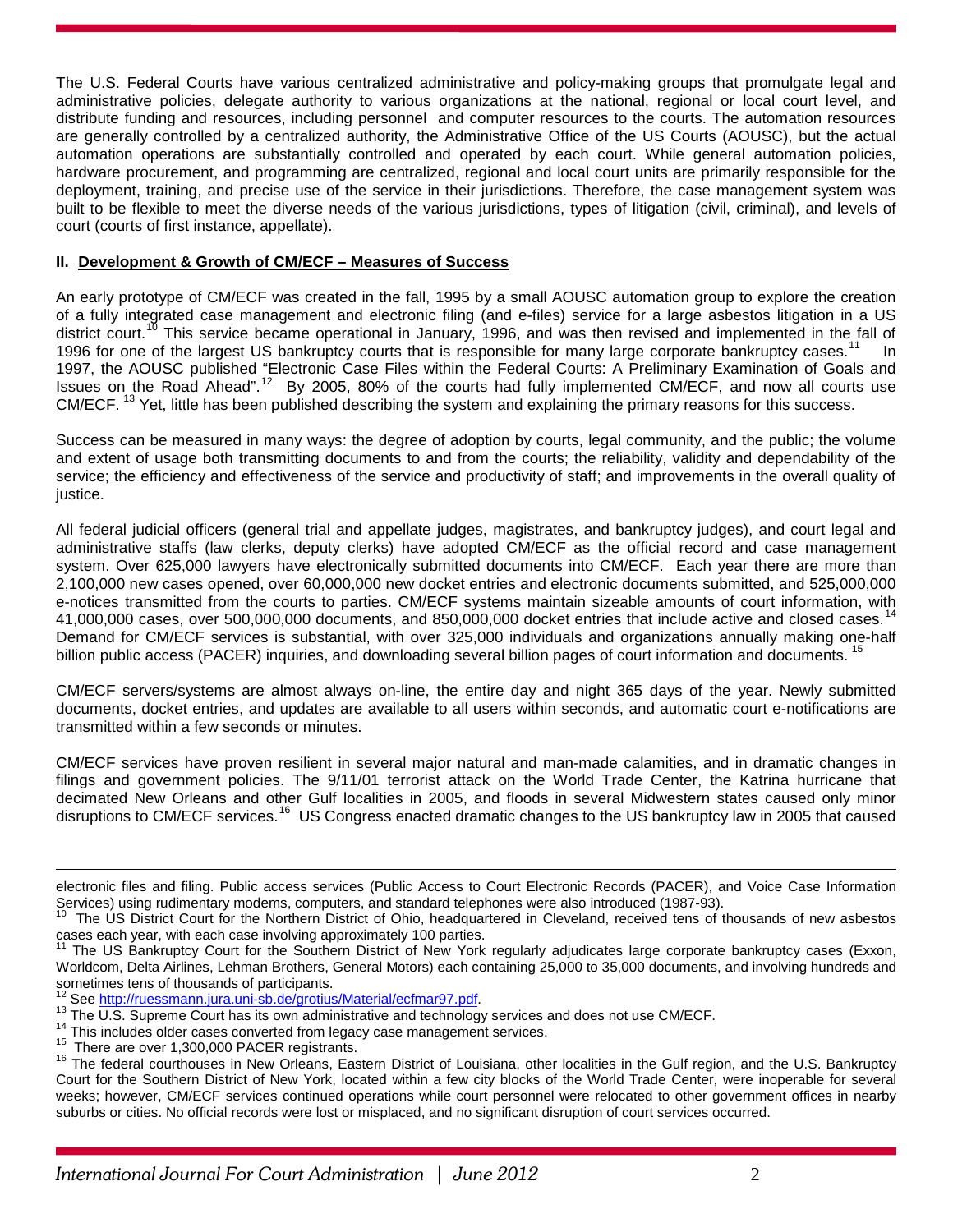huge increases in new cases filed for many months, but caused no increase in court staff resources nor any delays in case processing.<sup>[17](#page-2-0)</sup>

Various organizations and judicial authorities have described what is desirable or necessary for a judiciary to provide electronic case management and electronic filing services.<sup>[18](#page-2-1)</sup> CM/ECF has achieved or exceeded all standards or principles published by various authorities. These principles include issues such as: equal and timely access (written, audio, and video) to court records; continuity, and sustainability of service; quality, security and verification of information, transparency of legal process; efficient exchange of information between government entities, and on-line publication of opinions.

# **III. CM/ECF Major Components & Functions**

The traditional case docket written or typed by court personnel serves as an annotated index listing basic case information, various documents and case events in chronological order, usually attached to a folder containing the case documents retained somewhere in a courthouse. CM/ECF has fully integrated the opening of cases, the submission of all documents and the creation of docket entries into a comprehensive automated case and document management system. This has also allowed for the electronic filing and dissemination of any case and court information via the Internet, regardless of where and when recipients need to enter or access this information on a case-by-case or court-wide basis. This approach has greatly reduced duplicate data entry, substantially reduced errors, and eliminated misplaced or lost files or documents. It has also allowed for more timely submission and access to records, permitted greater transparency of all activities, and considerably altered the roles and responsibilities of both court personnel and the legal community.

This section describes various capabilities contained in CM/ECF that most judiciaries should require in any integrated judicial electronic e-filing and automated case management system.

# *Case Docket & Docket Entries: Case Opening & Case Dockets*

A case can be opened on-line via the Internet by court personnel, lawyers or litigants. All docket entries and documents are electronically submitted, reviewed and disseminated via the Internet.<sup>[20](#page-2-3)</sup> CM/ECF has created a stylized set of screens controlling and validating the entry of case information into the computer system to insure a comprehensive record and permit standard well-structured case dockets and reports. Various case opening modules are offered depending on the type of litigation and the person opening the case (e.g.; private litigator, court personnel, government representative); and several automated functions (case numbering, judicial case assignment, calendaring including due dates) are created. Most courts have hundreds of types of docket entries and variations.<sup>[21](#page-2-4)</sup> CM/ECF developed a mini-programming language, $^{22}$  $^{22}$  $^{22}$  using a stylized and flexible set of programming functions that would allow administrative (non-programmers) court staff to: create and control the prompts, type and sequence of information needed to be collected from the submitter; extract from the court's database; display, review, and edit the docket entry; submit, validate and link documents; and

<span id="page-2-0"></span><sup>&</sup>lt;sup>17</sup> The new bankruptcy regulations were effective as of October 2005. During the summer and early fall, new bankruptcy filing and workloads increased by 30 to 50% in most jurisdictions, and a few with a tenfold increase. All bankruptcy courts were fully operational on CM/ECF and the automatic processing and built-in CM/ECF efficiencies eliminated the need for temporary staff and still handled all court activities on time.

<span id="page-2-1"></span><sup>&</sup>lt;sub>18</sub> For suggested Court Management Automation Standards, see [http://www.ncsc.org/Services-and-Experts/Technology-tools/Court](http://www.ncsc.org/Services-and-Experts/Technology-tools/Court-specific-standards.aspx)[specific-standards.aspx;](http://www.ncsc.org/Services-and-Experts/Technology-tools/Court-specific-standards.aspx) for Standards for Electronic Filing Processes (Technical and Business Applications), National Center for States Courts, 2003 see

[http://www.ncsconline.org/d\\_tech/standards/Documents/pdfdocs/Recommended\\_%20Process\\_%20standards\\_02\\_26\\_03.pdf;](http://www.ncsconline.org/d_tech/standards/Documents/pdfdocs/Recommended_%20Process_%20standards_02_26_03.pdf) see<br>NCSC Resource Guide to Electronic Filing, http://www.ncsc.org/topics/technology/electronic-filing/resource-

<span id="page-2-2"></span><sup>&</sup>lt;sup>19</sup> Courts will require additional desirable features over time related to legal, political or cultural requirements. For example, CM/ECF also contains (a) automatic random judicial case assignments, (b) case records management that tracks the paper files of old archived case records, (c) judicial conflict checking that determines whether a judge has a conflict of interest related to investments or interpersonal relationships with a party or counsel involved in a case, and (d) full text searching all cases and documents. These and other future enhancements will be discussed in a separate article (NextGen).

<span id="page-2-3"></span>Some trial courts require or strongly urge counsel to open their case(s) on-line from their law offices; other trial courts still require counsel to submit their initial pleading (complaint) at the courthouse, and allow court personnel to open the case on-line. All courts strongly prefer or mandate all additional documents and docket entries be entered on-line via the Internet by the person signing the document. In pro se cases the litigant are restricted on what they can accomplish.

<span id="page-2-4"></span>Most docket entries fall into three main categories: (1) case opening includes initial complaints and pleadings, (2) litigators filings including motions, responses, answers, replies, notices, service of process, and (3) court events and documents including orders, notices, judgments, pre-trial and trial proceedings, minute entries, appeals, judicial (re)assignments. The typical federal court has 400 –  $500$  types of docket entries.

<span id="page-2-5"></span>Data Processing Functions (DPF) are written in PERL or JAVA software language -- not to be confused with PDF documents.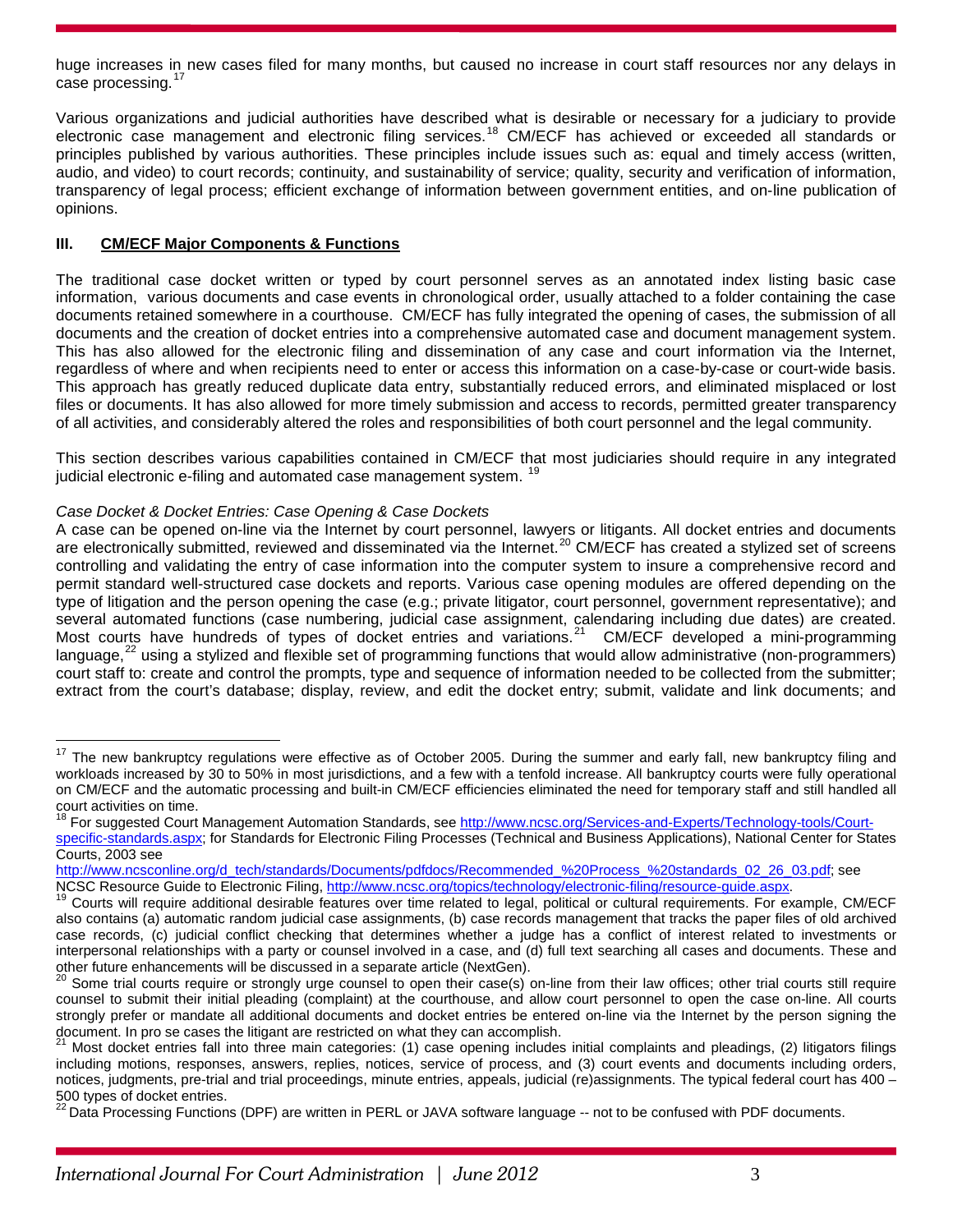insure compatibility and integration with other case management functions for each docket entry.<sup>[23](#page-3-0)</sup> This has allowed each court unit to easily change and update the template for docket entries as both national and local rules, regulations, and procedures have been introduced or modified over the past decade, without any significant disruptions or retraining.

# *E-Documents*

All documents stored in CM/ECF must comport with Portable Document Format (PDF) standards. While any legal document filed with the judiciary may be composed on whatever device or format desired, these documents must be filed as a PDF document that will permit any recipient to view and/or reproduce them.

CM/ECF normally requires the electronic submission of documents as part of the docketing process. This requires the filer to identify the proper document category, to link the document(s) to appropriate case(s) and to other documents in the case (e.g., a response to a motion), and to have properly created a PDF version of the document.<sup>[24](#page-3-1)</sup> The official document is the PDF electronic document, not any paper version. Each document accepted is electronically time stamped, and, if necessary, a document validation program is available to verify that the document in CM/ECF matches the original submission. CM/ECF documents that have limited access or sealed status have additional restrictions.

# *Digital Signatures*

When the operational prototype was being built in 1995, it was not clear what international standard for digital signatures might be adopted. It was decided that CM/ECF would temporarily use a traditional login and password for user identification. The successful password authentication of the user would be treated as a "signature" for any documents filed by the user. In addition, the system would generate a "hash table" security stamp for each PDF document filed to detect any subsequent error or tampering that could alter a filed document. That "temporary" approach has worked so well that it remains in use today. With hundreds of thousands of users, and millions of documents filed each month, there have been no instances of filers denying that they did, in fact, make a filing that was attributed to them, and no instances of illegal document tampering. Nevertheless, plans still include incorporating standard digital signature technology into CM/ECF.

# *Document and Case Linkages*

Each document can be linked to one or more cases; each document can be linked to other related documents within the same case or other cases within the same jurisdictions; each case can be associated with other cases within the same court and to other cases in other jurisdictions (cases transferred to/from a lower inferior court or higher appellate court or another comparable court); and a filer can now insert a hyperlink within his document submission to another document in any CM/ECF database within the US federal courts.

#### *Schedules & Deadlines*

Most courts have prescribed schedules (e.g., arraignments, status conferences, pre-trial hearings, appointments, trials) or explicit deadlines that require litigants and parties to respond to previous submissions or events in a case (e.g., a response, answer or reply to an opposing party's motion or court notice). The CM/ECF program allows automatic generation of dates and times based on court rules and procedures, court activities and docket entries, and permits court personnel to modify and update these dates and times. Various case, judge or court-wide reports (daily, weekly, monthly calendars) and queries (pending deadlines/hearing, pending answers) can be generated.

#### *Case Flags*

The program allows each court to create a unique set of multiple identifiers: to be placed on the front cover of the docket; to be automatically entered or revised based on docketing or court activity in the case; and to produce special reports for any internal case management purposes; e.g., case statuses, lead or special cases, speedy trial, case differentiation.

#### *Forms & Labels*

Court-generated standard forms, orders, notices, and other standardized legal documents are produced based on case and docketing information inserted into a forms template produced by clerical or judicial staff; and these documents are, whenever possible, automatically e-mailed to recipients, or mailed, when necessary, using labels automatically produced by the system.

<span id="page-3-0"></span><sup>&</sup>lt;sup>23</sup> DPF perform a myriad of functions, such as: validating case number and case title; adding, selecting, or removing a participant in the case; displaying pending motions; displaying and editing draft docket text; creating links to other cases and documents; creating, updating, or deleting a deadline or schedule.

<span id="page-3-1"></span><sup>24</sup> CM/ECF validates whether the document conforms to prescribed PDF standards and size limitations established by the court, and will automatically reject improperly prepared electronic documents.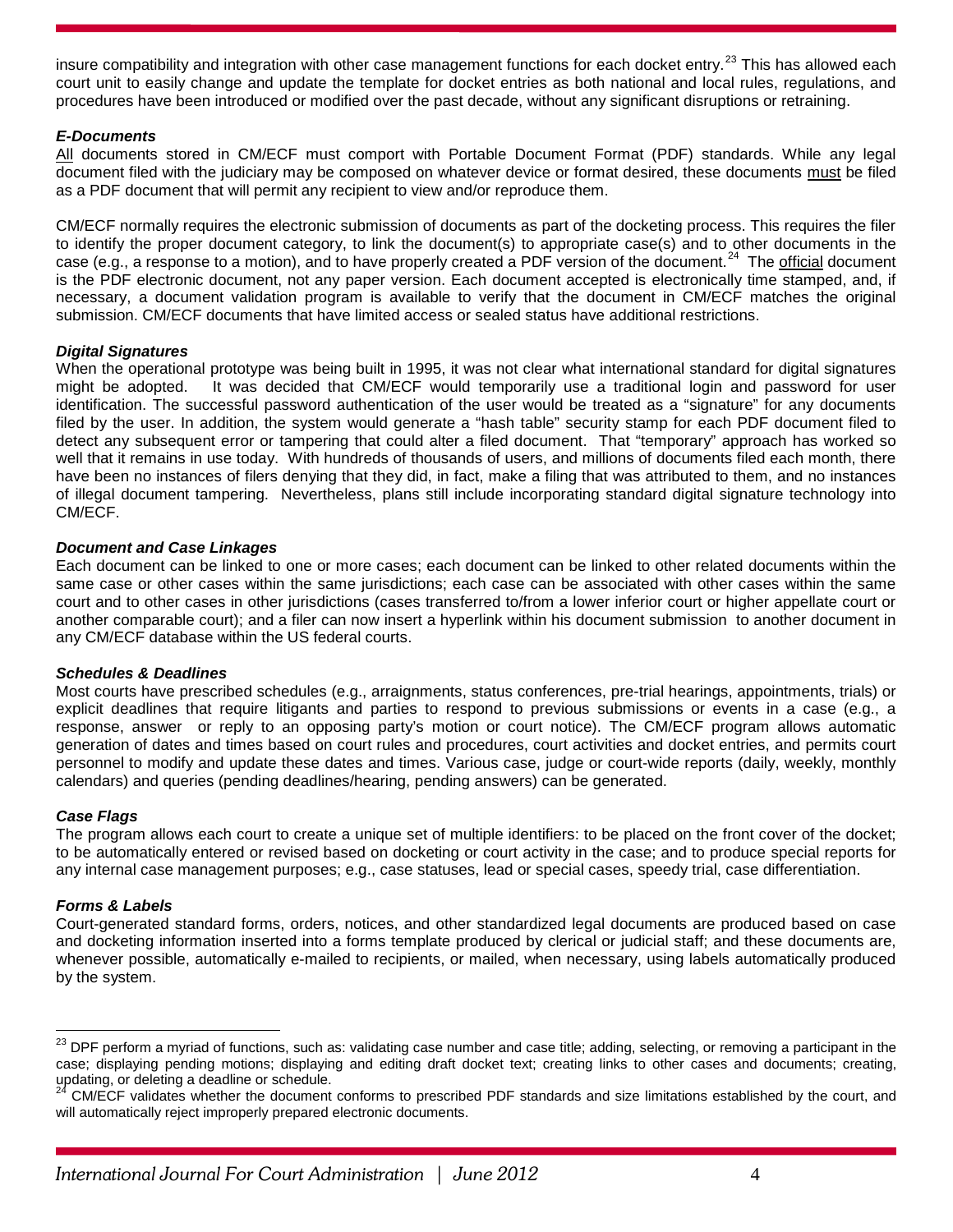# *Financial (Fee) Payments*

Filing fees and other court costs are paid on the Internet either by credit card or online check transactions. When required to pay a fee, CM/ECF seamlessly redirects the filer to the U.S. Treasury; when payment is completed, an automatic entry is made into the case docket for auditing purposes. CM/ECF intentionally avoided creating an integrated financial and accounting program.

# *E-Mail Notification*

A Notice of Electronic Filing (NEF) displayed in a standard format is automatically distributed within a few seconds of official docket entry usually by e-mail or by other means<sup>[25](#page-4-0)</sup> to all specified participants in the case. The NEF also replaces the "process of service" that lawyers traditionally had to file verifying that other parties received notice of a submission. The NEF contains the case title, case number, filer(s), docket text, list of recipients, original submitter's file name, unique electronic document stamp created within CM/ECF, and a docket document number with a hypertext link to the document(s) within the docket sheet in the court's database. Each recipient is permitted to view and, if desired, download the document(s) at no cost.

# *Transfer of Cases & Documents Among Courts*

Case dockets, documents and data can be electronically transferred between and among courts.

# *Reports & Queries*

CM/ECF contains over 150 standard reports classified into over thirty categories. The greatest demand is for the case docket report containing the cover page that lists basic case information, including participants (parties and counsel), followed by docket entries listed in chronological order with the synopsis of the entry or event, and the appropriate documents or forms associated with each docket entry. The number, type, and style of reports will vary depending on court needs but should include: local and national statistical reports; case indexes separately classified by civil, criminal, appeals and other types of litigation (e.g., sealed case) or unique statuses (see case flags function); court activity reports such as trials, hearing, motions, orders, written opinions, judgments issued; judicial case assignment and case status reports, daily, weekly and monthly court calendars; and case scheduling, hearings and case deadlines reports. Most reports include an extensive set of selection options to permit all users to precisely retrieve what they need and when they need a report. Preferred default options automatically appear on most selection screens, but the user is permitted to modify them. Court units are also provided a report writer to create unique local reports.

#### *Court-Wide Specific Site and Codes Tables*

Program options permit each jurisdiction to modify and control how and what information is provided. CM/ECF offers court-specific options and court codes tables to allow each jurisdiction to regulate how CM/ECF performs in accordance with local rules, policies, and preferences; for example, screen displays (e.g.; size, colors, and fonts), automatic numbering and display of basic case information, case opening procedures, court name, locations, and contact information, maximum size of e-document submissions, warning messages, restrictions to access sealed or confidential information, party roles.

# *Quality Control*

Elaborate editing and utility options are available only to designated administrative court personnel. The role of a deputy clerk has been transformed with former data entry tasks replaced by editing and case management tasks to ensure that the electronic entries and documents submitted by filers conform to court procedures and standards.<sup>[26](#page-4-1)</sup> Other utility functions are restricted to a few specialized administrative personnel or technicians who handle the most sensitive information.

#### *Access Groups & User Accounts*

There are multi-layers of access restrictions depending on each individual's legal status (e.g.; judge, clerk, attorney), involvement in a particular case (e.g.; judge, plaintiff, defense, prosecutor, counsel), group permission (judge's staff, clerical staff, attorneys of record), and special permission. Access can be restricted, if needed, by case, docket entry, and/or document(s) for sealed, ex-parte, or private court-only viewed entries.

<span id="page-4-1"></span>

<span id="page-4-0"></span><sup>&</sup>lt;sup>25</sup> Some courts allow some individuals to request a paper or fax copy of the notification.<br><sup>26</sup> Only court employees would edit the basic case file or case docket; they would not make any changes to the legal documents submitted. The e-filer submitter is always notified of improper legal document submissions. Any substantive corrections are reflected in the official case docket with automatic notation as to whom and when the correction was made. In some instances, the e-filer is notified that the filing is rejected and must be refiled into CM/ECF. Error rates (2-3%) are comparable whether original entry is made by attorneys or court personnel.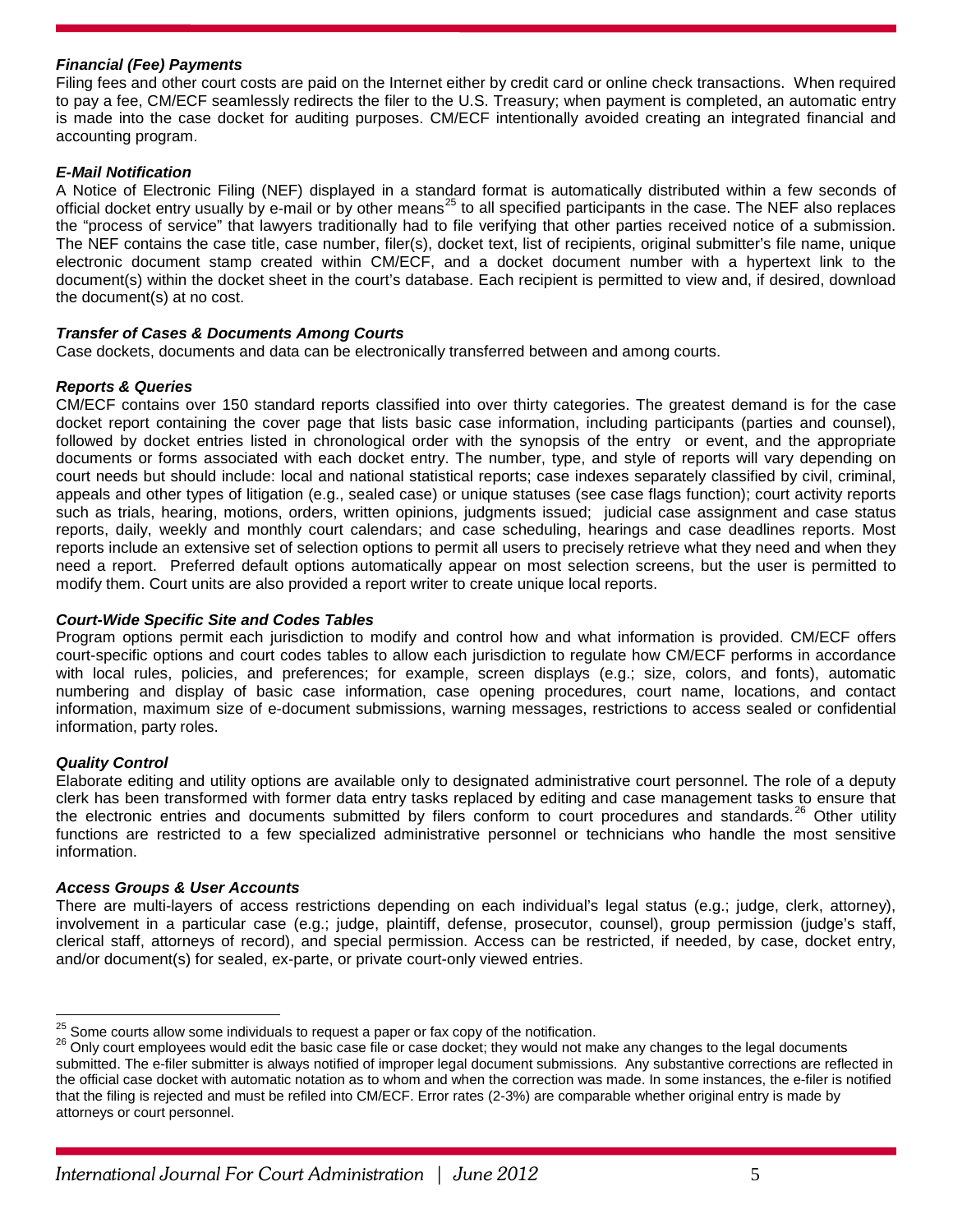# *Privacy & Confidentiality: Redaction, Restricted Information*

Judges, court staff, attorneys and the public all access the same CM/ECF data. Most information in the system is public information, but some is not, e.g., juvenile cases, sealed indictments and documents containing trade secrets. Therefore, the system includes features to restrict access to information that should be available only to designated individuals (see *Access Groups and User Accounts* above). Some documents that are accessible to the public contain specific items of information that should be restricted to protect privacy interests, e.g., bank account numbers, Social Security numbers, some medical facts, and names of minor children. When such documents are filed, by court rule, it is the responsibility of the filer to redact that sensitive information. The filer then submits the redacted version of the document that can be viewed by the public and an unredacted version with appropriate access restrictions.

# *Public Access*

Public Access to Court Electronic Records (PACER) is available to any organization or individual who registers for the service via the court-operated service bureau. The service allows a user to access, view and download any case dockets, documents, or audio courtroom recordings from any CM/ECF court, [27a](#page-5-0)t a nominal cost (\$.08 per page (\$.10 effective April 1, 2012); no charge for minimum usage; i.e., fewer than 125 pages (150 pages effective April 1 2012) per quarter year; maximum \$3.20 per document regardless of size). Court opinions are exempt from any fee. The central PACER service bureau maintains and nightly updates a national locator index that permits a search by name, case number, or nature of the suit (a nationwide case-type classification code) across all trial and appellate court jurisdictions. Case information (dockets and documents) is extracted directly from a court's operational CM/ECF database.

# **IV. Description of Key Technical Components**

CM/ECF has relied on x86 computer processors (multi-processors and multi-core servers), originally 32-bit Pentium Pro and more recently upgraded to 64-bit Intel Xeon. Each court unit has its own computers with real-time replication of data to various computer server "farms" (now virtual servers on large platforms) located in several locations throughout the USA. A robust and adaptable relational database (Informix, now owned by IBM Corporation) was chosen based on competitive cost and performance analysis. A UNIX-based Linux Distribution Red Hat Enterprise O/S was acquired containing Open Source Software that includes PERL (general, purpose, interpreted programming language), Apache (web-server software), TOMCAT (open source software using Java servlet and JavaServer Pages technologies), and Comprehensive PERL Archive Network (standard modules of software written in PERL). The programming languages are PERL, JAVA and JavaScript. Portable Document Format (PDF, PDF/A) was established in 1996 as the required document format, and free readers/viewers are available for anyone who wants to review and download any CM/ECF legal documents or forms.

User's Workstations, whether within the judiciary or any other CM/ECF user, can be any hardware vendor or third-party provider, any O/S, any telecommunications provider, and can employ any office applications. The user's workstation or device must contain a modern Internet Browser (free), and a PDF reader (free software from various companies). If they need to create documents for submission to any CM/ECF federal court, the CM/ECF users must acquire a PDF "writer" (several highly-competitive commercial products available in various languages).

# **V. Explanation for Success: Basic Objectives, Guidelines, and Principles**

There was no single technique or process that explains why CM/ECF has been so successful. CM/ECF success is based on a combination of technical (hardware, software, and telecommunications), development and implementation strategies, and non-technical processes and procedures (interim rules and court orders, mentoring, etc.). Several key steps and decisions were taken that were critical in both the short- and long-term success of the project. Some of these techniques are more common today in the computer industry, but they were uncommon when deployed by CM/ECF in the 1990's. Unfortunately, these technical and strategic approaches are still infrequently adopted in most judicial automation projects around the world.

<span id="page-5-1"></span><span id="page-5-0"></span><sup>&</sup>lt;sup>27</sup> Courts have the capability to restrict or seal access to some materials or information.<br><sup>28</sup> 75% of the 1.3 million Pacer registrants never exceed minimum usage. The vast majority of paying PACER users are commercial vendors, data resellers, large government agencies, and law firms uninvolved in particular litigation. Lawyers involved in a particular case can download a document at no charge via the NEF. (See "E-mail Notification".)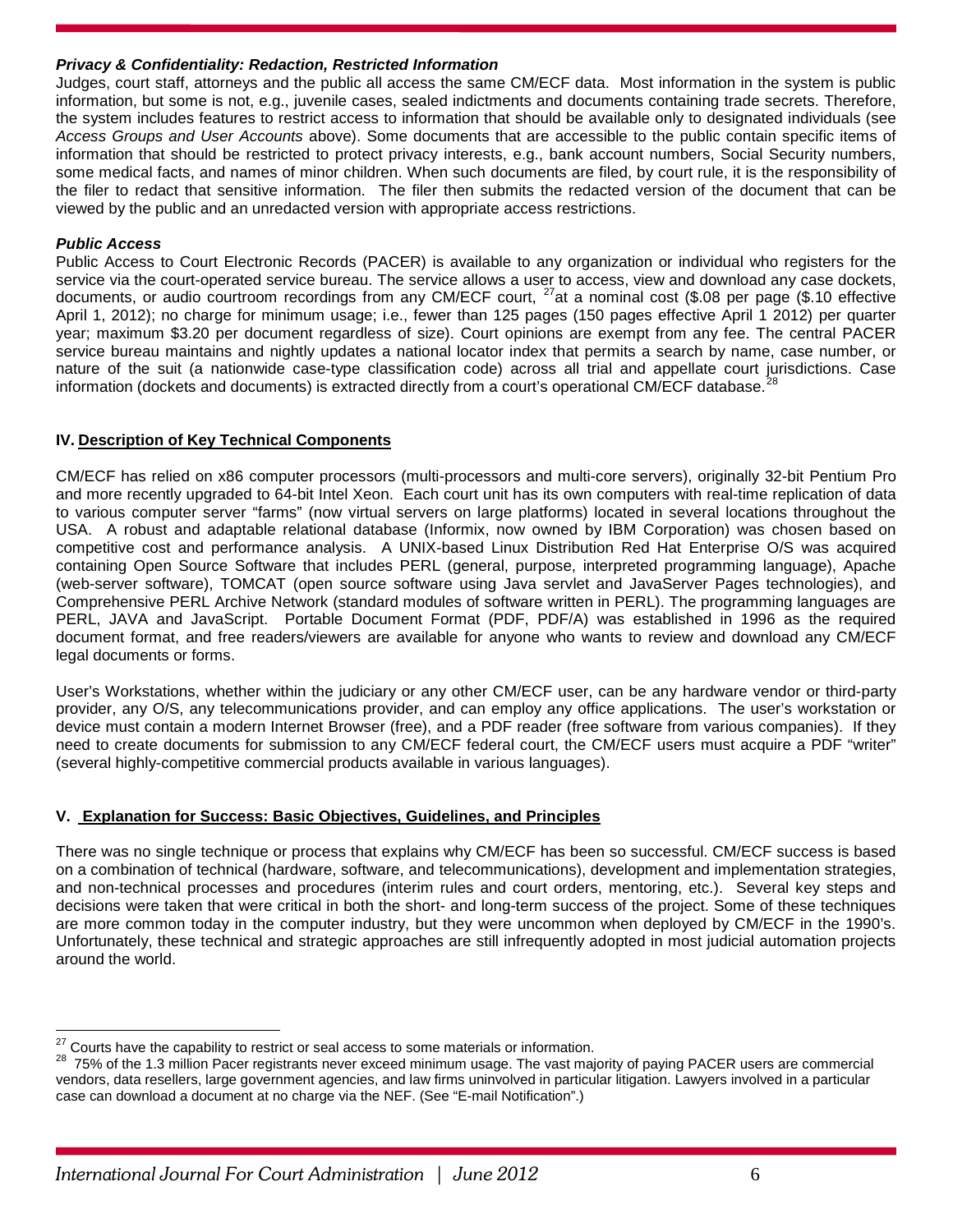#### A. **Key Technical Objectives**

#### *Preferred Non-Proprietary Software*

Whenever possible, CM/ECF has used a non-proprietary, generic Operating System (e.g.; UNIX, LINUX) with technical vendor support and open source software libraries, and has adopted non-proprietary software and open published technical standards (e.g.; Adobe Corp. PDF, Sun-Oracle Corp. JAVA). Courts do not want to be dependent on a single vendor or consultant firm because of uncertainty about the long-term viability of the company, and pricing policies.

#### *Internet-Based Browsers & Connectivity*

All CM/ECF access and functions have used an Internet-based interface, but have insured compatibility with all major browsers and major mobile devices. Developers have wanted to avoid requiring users to install any special software on their personal computers.

#### *Single Electronic Document Standard*

While the original legal document may be created on whatever device, medium or format desired, all documents must be entered into CM/ECF as a PDF document. This single PDF standard has permitted any recipient of these documents to view and/or reproduce these documents, as originally rendered. This approach has allowed filers total flexibility in the creation of their documents, including traditional paper documents, but has required all filers and the courts to retain and disseminate these documents in one, open-published standard.<sup>[29](#page-6-0)</sup> In circumstances when filers have needed to submit paper documents, the court has electronically scanned the documents into PDF for filing into CM/ECF.

#### *Application Interfaces*

The initial set of web-pages, menus, screen layouts, and narrative were straightforward. This has allowed the entire legal, court, and public community to more easily learn and comprehend CM/ECF. The organization of menus and categories are based on judicial and legal community perspective. For the more complicated segments of the system, such as full docketing with multiple data entry screens and attaching documents, a self-help option has been offered on each screen; typically, a few hours of training for court and legal personnel is mandatory to insure efficiency and high quality entries. In addition, CM/ECF offers interactive learning modules, on-line training and tutorials, and technical help desks personnel, available during regular business hours.

#### *High-level of Reliability, Responsiveness, and System Integrity*

Both the judiciary and the legal community expect the service to be available seven days a week, to rapidly respond to inquiries, to permit efficient entry of information without disruptions within a few seconds, and to insure accurate and timely information that cannot be illegally altered or mistrusted. To achieve such standards, court computer installations require redundancy, including redundant power supplies, RAID computer disks, error correcting memories, real-time database replications, failover switching, and reliable internal communications networks. CM/ECF has avoided dependency on any single location or computer complex, and has prohibited any single critical location (hardware or network) to cause a major failure for the entire judiciary. CM/ECF has allowed each major court or regional office unit to operate and maintain its databases. System responsiveness is constantly monitored and responses and screen updates are expected within seconds or fraction of seconds for most reports and queries. CM/ECF development staff has assumed there is no 100% secured computer system and database. Instead, the concept of "layered protection" with a combination of hardware, software, and procedural barriers <sup>[30](#page-6-1)</sup> has been implemented to avoid threats, vulnerabilities, and to protect sensitive data and information from manipulation, improper access, or user identity theft.

<span id="page-6-0"></span><sup>&</sup>lt;sup>29</sup> The US federal courts were the first US government agency to adopt and mandate this electronic document standard, PDF, that over the ensuing years has become the primary e-document standard throughout the world.<br><sup>30</sup> The computer system configuration includes (a) inside (database) and outside (user requests or submissions) servers with unique in the

<span id="page-6-1"></span>transaction protocols; (b)a separate telecommunication network: Private Judiciary Data Communication Network (DCN); (c) a filtered Intranet that connects courts (DCN) and a public network (PACERNET for public access; ); (d) firewalls between all servers, an intrusion detection system, extensive transaction logs and reports for all accesses and updates, (e) software verification for all documents submitted or replaced, including hash table verification, restricted PDF functions, and PDF verification software; (f) identification of all edited docket and document entries, including the listing of an editorial change noted on the official case docket (date, and submitter name or ID); and (g) multi-layered individual and group profile access levels that specify which activities, cases or documents each individual can access.)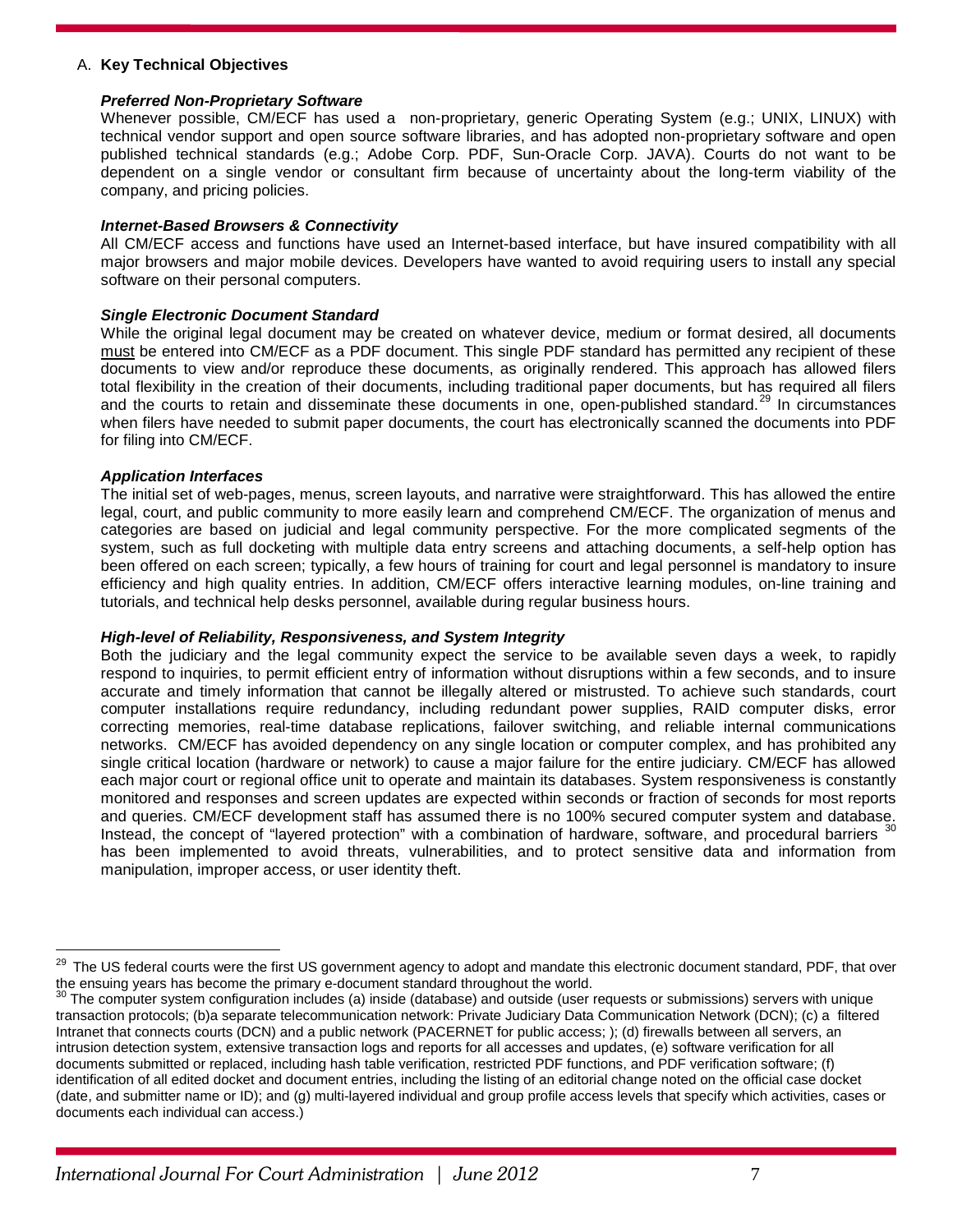#### B.**Core Design, Development & Implementation Strategies**

The ultimate objective, the total reliance on e-filing, e-files, and automated court case management, has been a radical departure from the traditional paper-intensive manual legal process. However, the development strategy was an evolutionary process that has allowed the court community to constantly test and refine requirements and functions while actually using the service; i.e., an extensive and continuous collaborative arrangement between the developers and users throughout all stages of development and implementation. CM/ECF developers and users did not formulate a grand design and await the completion of all or most components before implementing the service. An incremental application methodology has been used adding new functions and enhancements as more courts implemented CM/ECF. Three parallel project development staffs and user groups were created (appellate, trial, and specialized bankruptcy) using the same core CM/ECF functions<sup>[31](#page-7-0)</sup>, but allowing for separate development for crucial components unique to a particular type of court.<sup>[32](#page-7-1)</sup> A small in-house programming staff and courtknowledgeable analysts (five persons) experienced in court automation projects were employed during the early phases of system development and prototyping.[33](#page-7-2) Only after CM/ECF was proven effective and viable in test courts did the judiciary rapidly expand staff and consultant resources (both central and locally) for the duration of CM/ECF implementation.<sup>[34](#page-7-3)</sup>

The CM/ECF software and hardware architecture has assumed an integrated approach requiring all key components such as e-filing, e-files, e-docket, e-noticing, electronic case management, and electronic public access to be combined into one database and service. The e-filing, docketing, and case management components were designed to allow courts to easily modify the process. These changes were necessary due to major local rule, policy, or procedural modifications, or to new or revised national government requirements or regulations.

High service standards have been established that ensured the judiciary and legal community confidence and reliance in CM/ECF. These standards include the availability and reliability of service (24 hours /7 days a week, 99.9% on-line, particularly during court business hours); extensive backup and replication; fast, valid and transparent access to court case information, regardless of user's location; full integrity of the information and documents; and equal and immediate public access to public available information.

# C.**Critical Non-Technical Principles**

#### *Court User Development Committees*

Individuals involved in defining and assessing CM/ECF requirements were a heterogeneous group composed of judges, administrative staffs (both head administrators and lower-level supervisors), and technicians, representing divergent regions and court sizes. The composition of the group would change frequently, typically bi-annually. These advisory committees were required to establish priorities and clearly differentiate between basic needs and wants. Separate groups were created for different courts (e.g., bankruptcy, general trial courts, and appellate courts) since case management requirements and functions substantially differed. Early CM/ECF prototypes and pilot courts were restricted for several years to civil and specialized bankruptcy courts where case volumes were high, legal and constitutional and political barriers were modest, and the values of e-filing, e-files and an integrated case management system were most beneficial and cost-effective to the courts, litigators, and the public. $\dot{3}$ 

# *Evaluation & Deployment*

For each type of court, a moderate number of court units (four to five) were involved in the early years of development and testing of CM/ECF. These courts were required to install, train and operate the new system in actual court operations, not just review and test a product and service in an experimental or demonstration status. Both court personnel and technical AOUSC developmental staffs were prepared to regularly make

<span id="page-7-1"></span><span id="page-7-0"></span><sup>&</sup>lt;sup>31</sup> For example, docketing, access control, e-notification, public access, forms, docket reports, scheduling.<br><sup>32</sup> For example, specialized bankruptcy courts required a very specialized noticing module to distribute tens paper notices each month; trial courts handling criminal cases required specialized speedy trial and magistrate modules, and appellate courts required specialized judicial panel assignments and staff attorney modules.<br><sup>33</sup> Developers believed that the extensive court experience of this group was the critical factor for the success of CM/ECF.

<span id="page-7-3"></span><span id="page-7-2"></span><sup>&</sup>lt;sup>34</sup> Also See "8 Rules of E-filing" by Jim McMillan, National Center for State Courts, 2011 which describes key implementation policies and practices

[https://docs.google.com/viewer?a=v&pid=explorer&chrome=true&srcid=0B\\_GkWI6S9MJMZTc5ZThhNGItZTBhZi00MDAxLThhZWYtN](http://www.ncsc.org/Services-and-Experts/Technology-tools/Court-specific-standards.aspx) [DRhNTYwNGVjYjYmQx&hl=en\\_US](http://www.ncsc.org/Services-and-Experts/Technology-tools/Court-specific-standards.aspx)

<span id="page-7-4"></span>This approach is contrary to many court automation projects that emphasized the appellate and criminal courts.